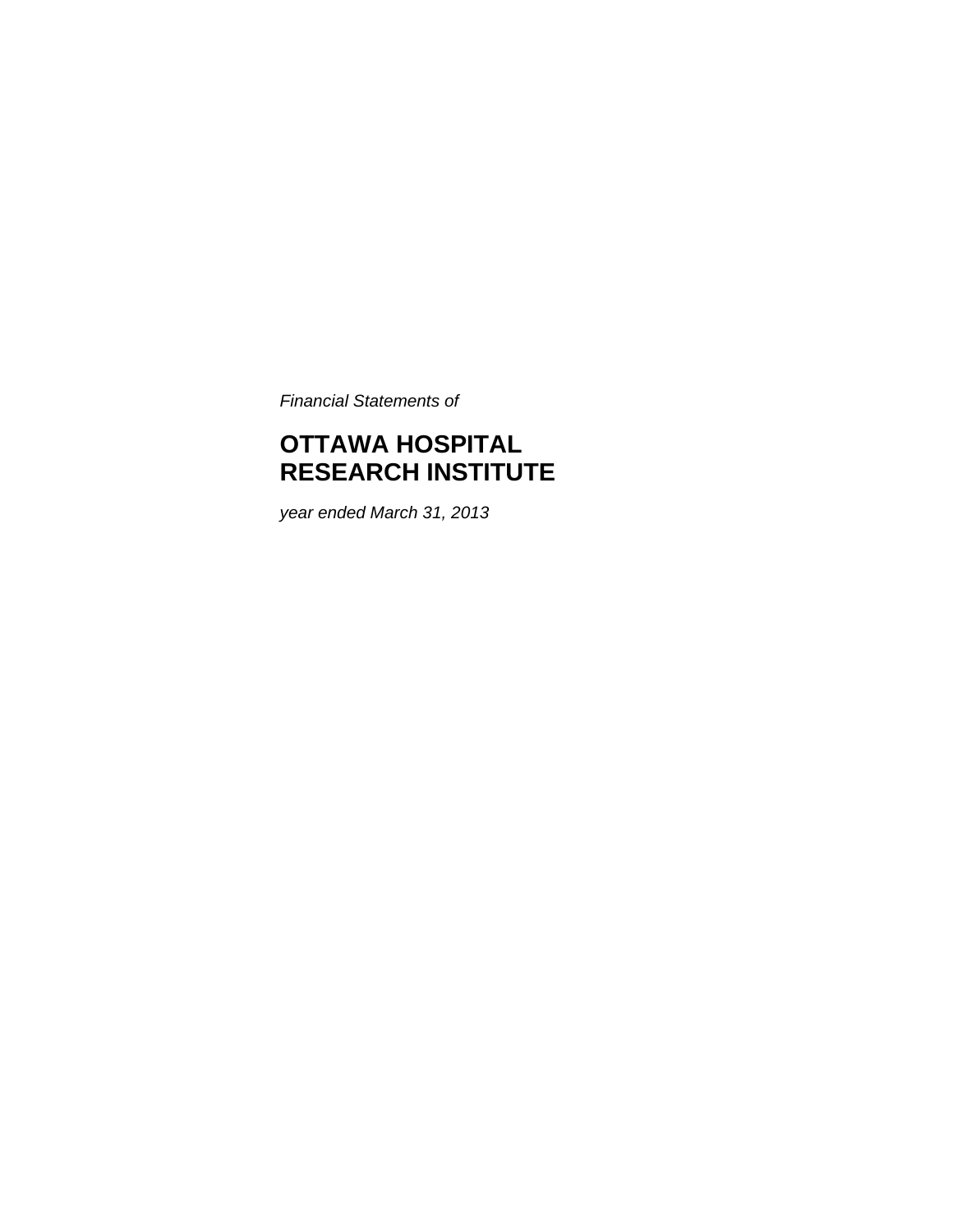# Deloitte.

Deloitte LLP 800 - 100 Queen Street Ottawa ON K1P 5T8 Canada

Tel: (613) 236–2442 Fax: (613) 236–2195 www.deloitte.ca

# **Independent Auditor's Report**

To the Members of the Ottawa Hospital Research Institute

We have audited the accompanying financial statements of the Ottawa Hospital Research Institute, which comprise the statement of financial position as at March 31, 2013, and the statements of operations, changes in net assets and cash flows for the year then ended, and a summary of significant accounting policies and other explanatory information.

#### *Management's Responsibility for the Financial Statements*

Management is responsible for the preparation and fair presentation of these financial statements in accordance with Canadian accounting standards for not-for-profit organizations, and for such internal control as management determines is necessary to enable the preparation of financial statements that are free from material misstatement, whether due to fraud or error.

#### *Auditor's Responsibility*

Our responsibility is to express an opinion on these financial statements based on our audit. We conducted our audit in accordance with Canadian generally accepted auditing standards. Those standards require that we comply with ethical requirements and plan and perform the audit to obtain reasonable assurance about whether the financial statements are free from material misstatement.

An audit involves performing procedures to obtain audit evidence about the amounts and disclosures in the financial statements. The procedures selected depend on the auditor's judgment, including the assessment of the risks of material misstatement of the financial statements, whether due to fraud or error. In making those risk assessments, the auditor considers internal control relevant to the entity's preparation and fair presentation of the financial statements in order to design audit procedures that are appropriate in the circumstances, but not for the purpose of expressing an opinion on the effectiveness of the entity's internal control. An audit also includes evaluating the appropriateness of accounting policies used and the reasonableness of accounting estimates made by management, as well as evaluating the overall presentation of the financial statements.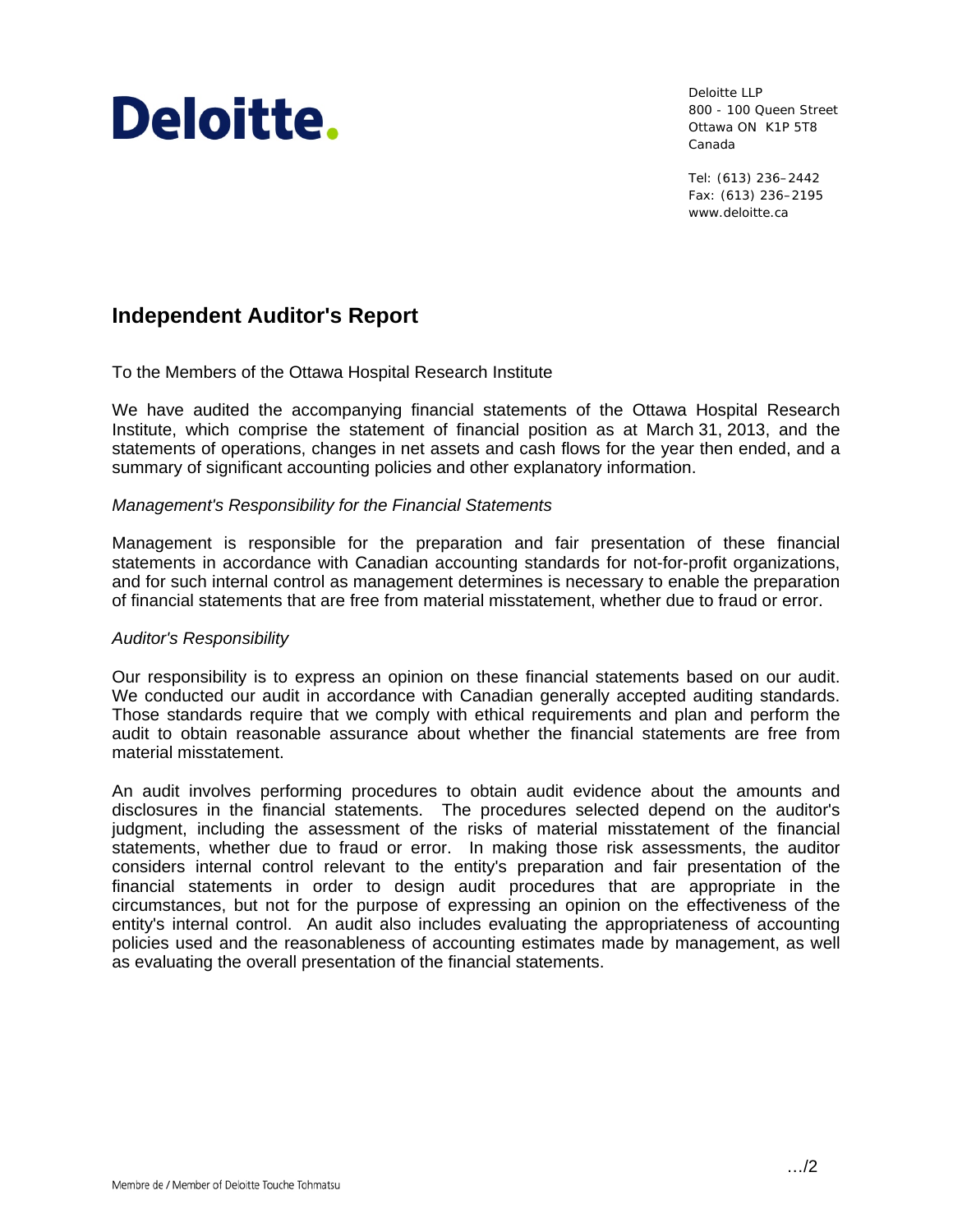# **Independent Auditor's Report (Continued)**

#### *Auditor's Responsibility (Continued)*

We believe that the audit evidence we have obtained is sufficient and appropriate to provide a basis for our audit opinion.

#### *Opinion*

In our opinion, the financial statements present fairly, in all material respects, the financial position of the Ottawa Hospital Research Institute as at March 31, 2013 and the results of its operations and its cash flows for the year then ended in accordance with Canadian accounting standards for not-for-profit organizations.

#### *Comparative Information*

Without modifying our opinion, we draw attention to Note 2 to the financial statements which describes that the Ottawa Hospital Research Institute adopted Canadian accounting standards for not-for-profit organizations on April 1, 2012 with a transition date of April 1, 2011. These standards were applied retrospectively by management to the comparative information in these financial statements, including the statements of financial position as at March 31, 2012 and April 1, 2011, and the statements of operations, changes in net assets and cash flows for the year ended March 31, 2012 and related disclosures. We were not engaged to report on the comparative information, and as such, it is unaudited.

Deloitte LLP

Chartered Accountants Licensed Public Accountants

June 25, 2013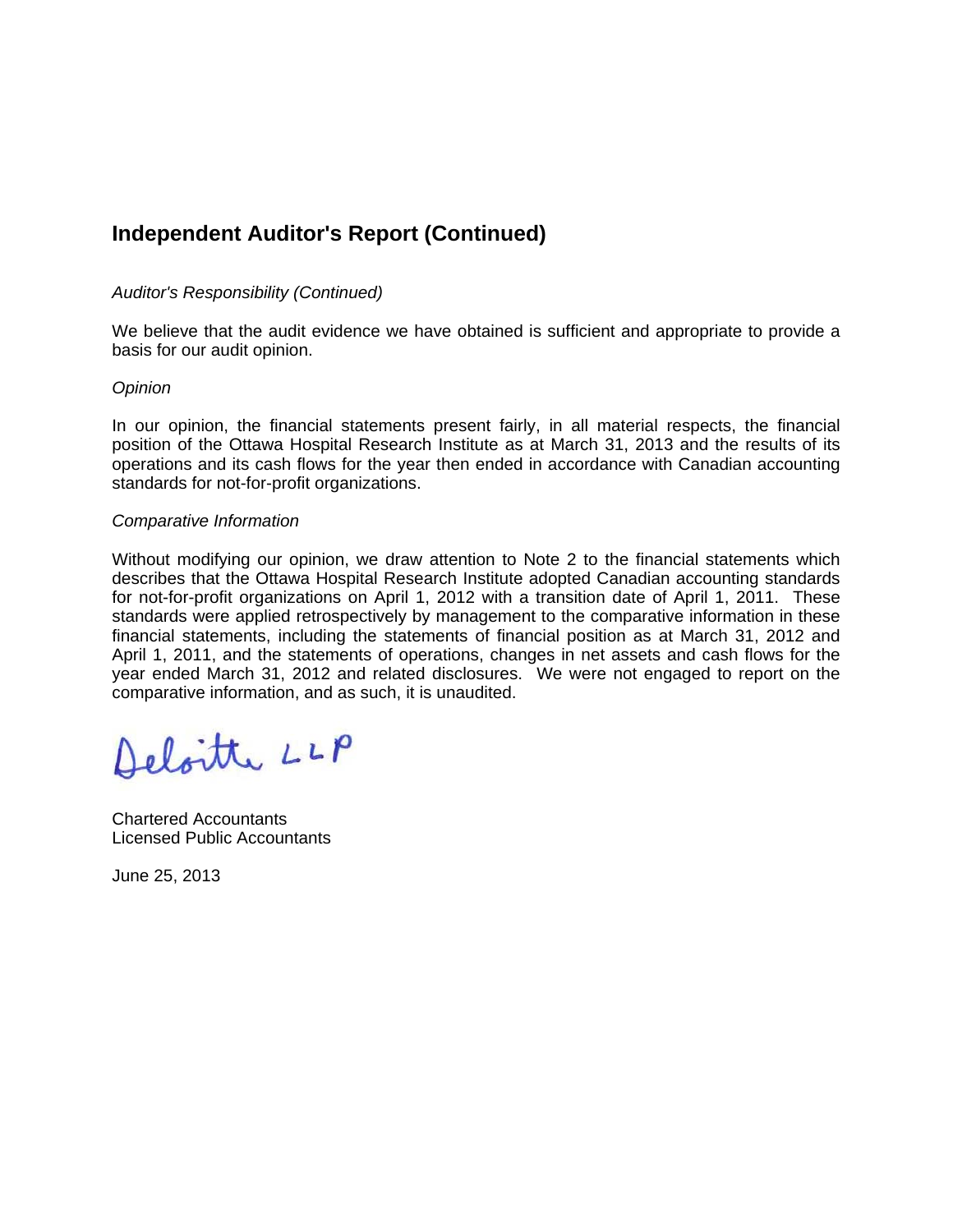# **OTTAWA HOSPITAL RESEARCH INSTITUTE Financial Statements March 31, 2013**

| <b>Statement of Financial Position</b> | 1              |
|----------------------------------------|----------------|
| <b>Statement of Operations</b>         | $\overline{2}$ |
| Statement of Changes in Net Assets     | 3              |
| <b>Statement of Cash Flows</b>         | 4              |
| Notes to the Financial Statements      | 16<br>5.       |

PAGE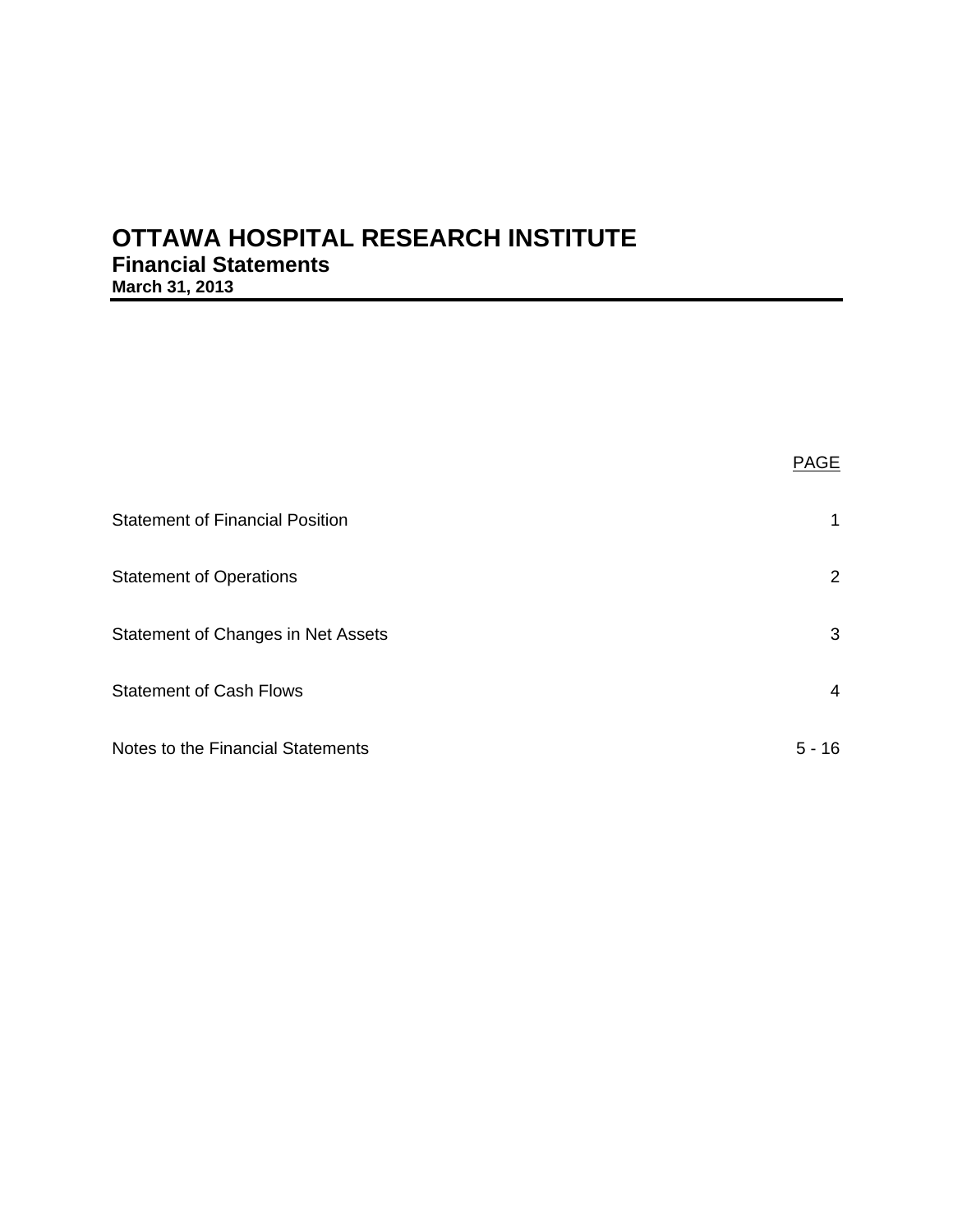# **OTTAWA HOSPITAL RESEARCH INSTITUTE**

#### **Statement of Financial Position**

**as at March 31, 2013**

|                                                      | Externally<br>Restricted | Unrestricted    | March 31,<br>2013     | March 31,<br>2012<br>(Unaudited) | April 1,<br>2012<br>(Unaudited) |
|------------------------------------------------------|--------------------------|-----------------|-----------------------|----------------------------------|---------------------------------|
|                                                      |                          |                 |                       | (Note 2)                         | (Note 2)                        |
| <b>CURRENT ASSETS</b>                                |                          |                 |                       |                                  |                                 |
| Cash<br>Due from The Ottawa Hospital                 | 10,698,490<br>\$         | 4,478,090<br>\$ | 15,176,580<br>\$      | \$18,656,320                     | \$ 21,989,147                   |
| Foundation (Note 4)                                  | 1,007,838                | 3,828,484       | 4,836,322             | 3,859,042                        | 2,728,700                       |
| Accounts receivable                                  | 8,440,282                | 1,621,382       | 10,061,664            | 14,672,885                       | 6,659,428                       |
| Prepaid expenses                                     | ٠                        | ٠               |                       | 35,888                           | 13,331                          |
|                                                      | 20,146,610               | 9,927,956       | 30,074,566            | 37,224,135                       | 31,390,606                      |
| <b>INVESTMENTS (Note 5)</b>                          | 49,625,650               |                 | 49,625,650            | 46,720,294                       | 39,186,948                      |
| CAPITAL ASSETS (Note 6)                              | 25,836,815               |                 | 25,836,815            | 26,208,761                       | 28,774,869                      |
|                                                      | \$95,609,075             | \$<br>9,927,956 | \$105,537,031         | \$110,153,190                    | 99,352,423<br>\$                |
|                                                      |                          |                 |                       |                                  |                                 |
| <b>CURRENT LIABILITIES</b>                           |                          |                 |                       |                                  |                                 |
| Accounts payable and                                 |                          |                 |                       |                                  |                                 |
| accrued liabilities                                  | \$<br>1,397,819          | \$<br>588,065   | 1,985,884<br>S        | 13,648,663                       | 2,587,718<br>\$                 |
| Loan payable (Note 4)                                |                          |                 |                       | 200,000                          | 450,000                         |
| Due to The Ottawa Hospital (Note 4)                  |                          | 3,838,252       | 3,838,252             | 1,851,111                        | 1,883,412                       |
| Unearned income                                      | 500,000                  |                 | 500,000               | 100,000                          | 780,379                         |
| Unexpended research<br>project funding (Note 7)      | 67,874,441               |                 | 67,874,441            | 63,045,498                       | 61,804,689                      |
|                                                      |                          |                 |                       |                                  |                                 |
|                                                      | 69,772,260               | 4,426,317       | 74,198,577            | 78,845,272                       | 67,506,198                      |
|                                                      |                          |                 |                       |                                  |                                 |
| DEFERRED CAPITAL                                     |                          |                 |                       |                                  |                                 |
| <b>CONTRIBUTIONS (Note 8)</b><br>SICK LEAVE (Note 9) | 25,031,146               | 117,210         | 25,031,146<br>117,210 | 25,296,000<br>117,210            | 27,759,574<br>136,786           |
|                                                      |                          |                 |                       |                                  |                                 |
|                                                      | 94,803,406               | 4,543,527       | 99,346,933            | 104,258,482                      | 95,402,558                      |
| <b>COMMITMENTS (Note 10)</b>                         |                          |                 |                       |                                  |                                 |
| <b>NET ASSETS</b>                                    |                          |                 |                       |                                  |                                 |
| Internally restricted (Note 11)                      |                          | 2,863,437       | 2,863,437             | 2,568,047                        | 1,854,961                       |
| Invested in capital assets                           | 805,669                  |                 | 805,669               | 712,761                          | 708,905                         |
| Unrestricted                                         |                          | 2,520,992       | 2,520,992             | 2,613,900                        | 1,385,999                       |
|                                                      | 805,669                  | 5,384,429 -     | 6,190,098             | 5,894,708                        | 3,949,865                       |
|                                                      | \$95,609,075             | 9,927,956<br>\$ | \$105,537,031         | \$110,153,190                    | \$99,352,423                    |
| ON BEHALF OF THE BOARD                               |                          |                 |                       |                                  |                                 |

 Director Director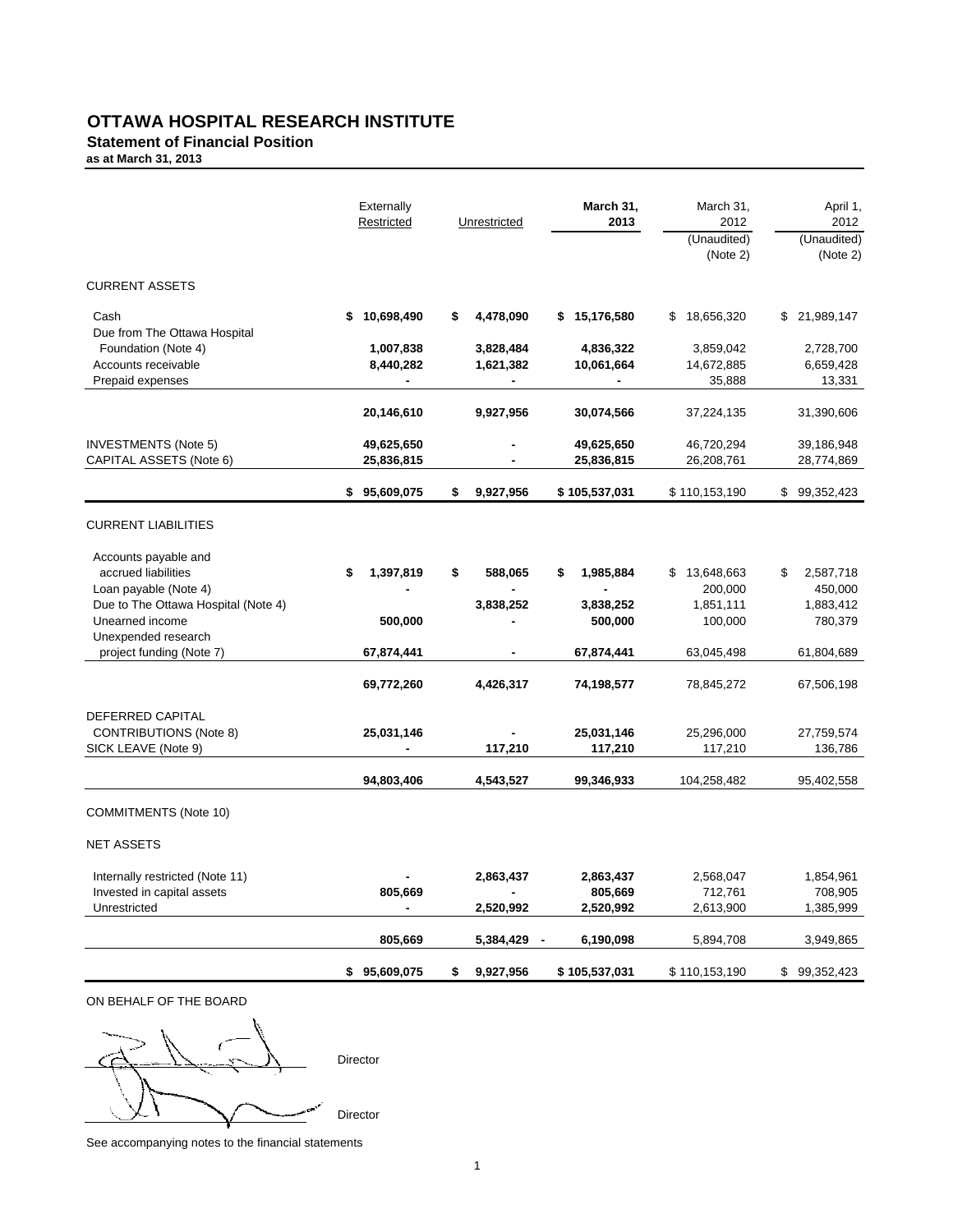# **OTTAWA HOSPITAL RESEARCH INSTITUTE**

**Statement of Operations**

**year ended March 31, 2013** 

|                                                        | Externally<br>Restricted | Unrestricted            | 2013                    | 2012<br>(Unaudited)<br>(Note 2) |
|--------------------------------------------------------|--------------------------|-------------------------|-------------------------|---------------------------------|
| Revenue                                                |                          |                         |                         |                                 |
| The Ottawa Hospital                                    |                          |                         |                         |                                 |
| Foundation (Note 4):                                   |                          |                         |                         |                                 |
| Research and salary                                    | \$                       | \$<br>2,128,021         | \$<br>2,128,021         | \$<br>1,861,303                 |
| Endowment fund income                                  |                          | 2,705,451               | 2,705,451               | 2,677,401                       |
| Indirect cost recovery                                 |                          | 6,890,462               | 6,890,462               | 6,552,210                       |
| The Ottawa Hospital (Note 4)                           |                          | 4,602,196               | 4,602,196               | 5,182,575                       |
| University of Ottawa (Note 4)                          |                          |                         |                         |                                 |
| Salary support                                         |                          | 1,222,792               | 1,222,792               | 1,368,843                       |
| Endowment fund income                                  |                          | 152,914                 | 152,914                 | 153,579                         |
| Medical practice plans                                 |                          | 4,930,110               | 4,930,110               | 5,024,345                       |
| Research projects                                      | 76,063,180               |                         | 76,063,180              | 83,996,310                      |
| Miscellaneous                                          |                          | 536,290                 | 536,290                 | 686,493                         |
| Investment income (Note 5)                             |                          | 3,170,325               | 3,170,325               | 2,513,086                       |
| Amortization of deferred                               |                          |                         |                         |                                 |
| capital contributions                                  | 3,688,938                |                         | 3,688,938               | 3,708,333                       |
|                                                        | 79,752,118               | 26,338,561              | 106,090,679             | 113,724,478                     |
|                                                        |                          |                         |                         |                                 |
| Expenses                                               |                          |                         |                         |                                 |
| Scientific programs<br>General research administration |                          | 17,022,607<br>3,168,703 | 17,022,607<br>3,168,703 | 15,524,835<br>3,022,419         |
| Technology transfer program                            |                          | 346,848                 | 346,848                 | 263,791                         |
| Hospital services                                      |                          | 3,708,972               | 3,708,972               | 3,546,735                       |
| Other research                                         |                          | 900,392                 | 900,392                 | 826,003                         |
| Research ethics board                                  |                          | 851,342                 | 851,342                 | 846,902                         |
| Research project costs (Note 7)                        | 76,063,180               |                         | 76,063,180              | 83,996,310                      |
| Amortization of capital assets                         | 3,733,245                |                         | 3,733,245               | 3,752,640                       |
|                                                        |                          |                         |                         |                                 |
|                                                        | 79,796,425               | 25,998,864              | \$105,795,289           | 111,779,635                     |
| <b>EXCESS (DEFICIENCY) OF</b>                          |                          |                         |                         |                                 |
| REVENUE OVER EXPENSES                                  | \$<br>(44, 307)          | \$<br>339,697           | \$<br>295,390           | \$<br>1,944,843                 |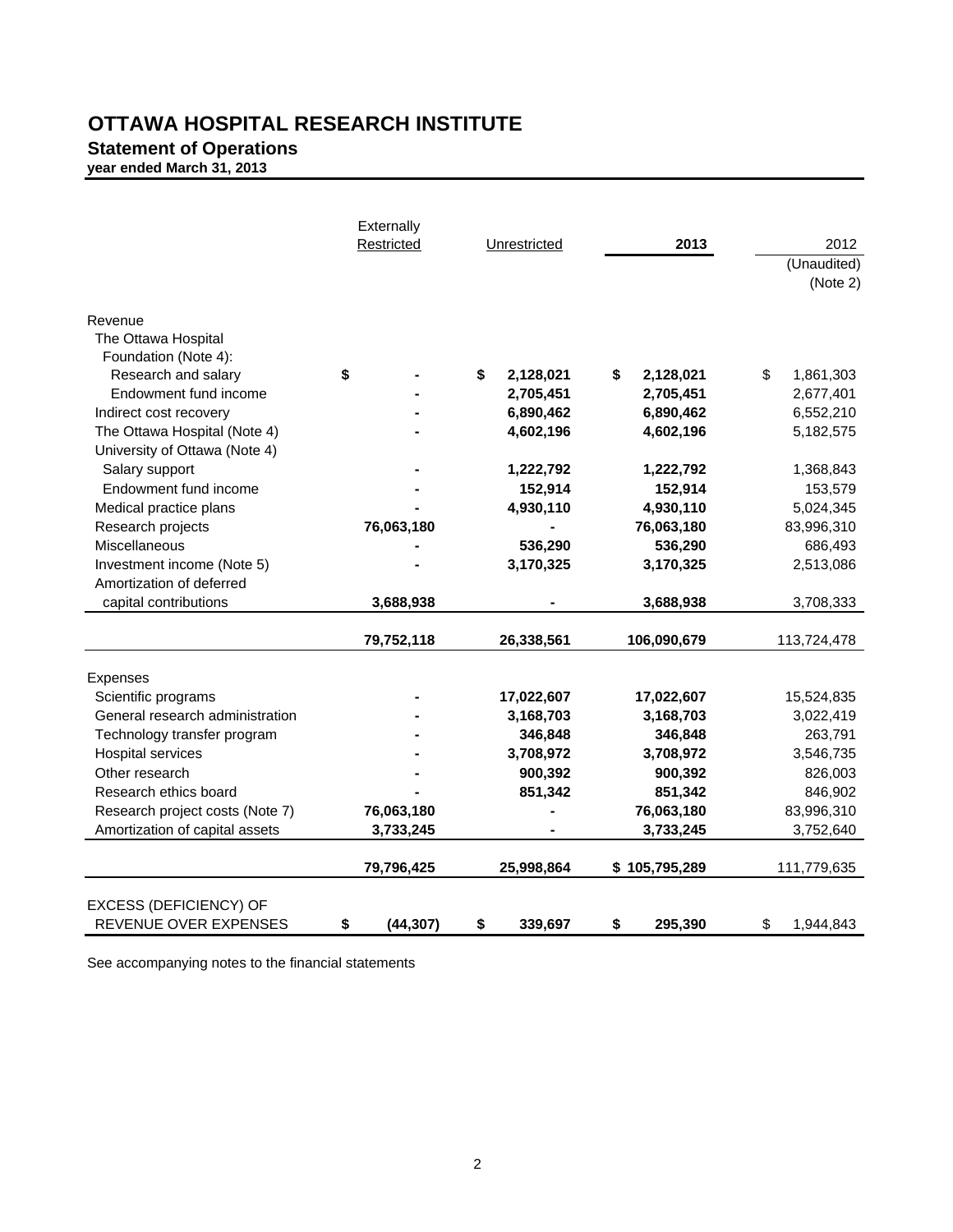# **OTTAWA HOSPITAL RESEARCH INSTITUTE**

# **Statement of Changes in Net Assets**

**year ended March 31, 2013**

|                                                     | Externally<br>Restricted | Internally<br>Restricted<br>(Note 11) | Invested in<br>Capital<br>Assets | Unrestricted    | 2013            | 2012<br>(Unaudited)<br>(Note 2) |
|-----------------------------------------------------|--------------------------|---------------------------------------|----------------------------------|-----------------|-----------------|---------------------------------|
| <b>BALANCE, BEGINNING</b><br>OF YEAR                | \$                       | 2,568,047<br>\$                       | 712,761<br>\$                    | \$<br>2,613,900 | 5,894,708<br>\$ | \$<br>3,949,865                 |
| Excess (deficiency) of revenue<br>over expenses     | (44, 307)                | ٠                                     |                                  | 339,697         | 295,390         | 1,944,843                       |
| Transfer to internally restricted<br>(Note 11)      |                          | 295,390                               |                                  | (295, 390)      |                 |                                 |
| Amortization of capital assets                      | 3,733,245                | ٠                                     | (3,733,245)                      | ۰               |                 |                                 |
| Purchase of capital assets                          | (3,361,299)              |                                       | 3,361,299                        | ۰               |                 |                                 |
| Deferred capital contributions<br>received (Note 8) | 3,361,299                |                                       | (3,424,084)                      | 62,785          |                 |                                 |
| Amortization of deferred<br>capital contributions   | (3,688,938)              |                                       | 3,688,938                        |                 | ۰               |                                 |
| Repayment of loan payable                           | $\blacksquare$           |                                       | 200,000                          | (200,000)       |                 |                                 |
| BALANCE, END OF YEAR                                | \$<br>٠                  | 2,863,437<br>\$                       | 805,669<br>\$                    | 2,520,992<br>\$ | 6,190,098<br>\$ | \$<br>5,894,708                 |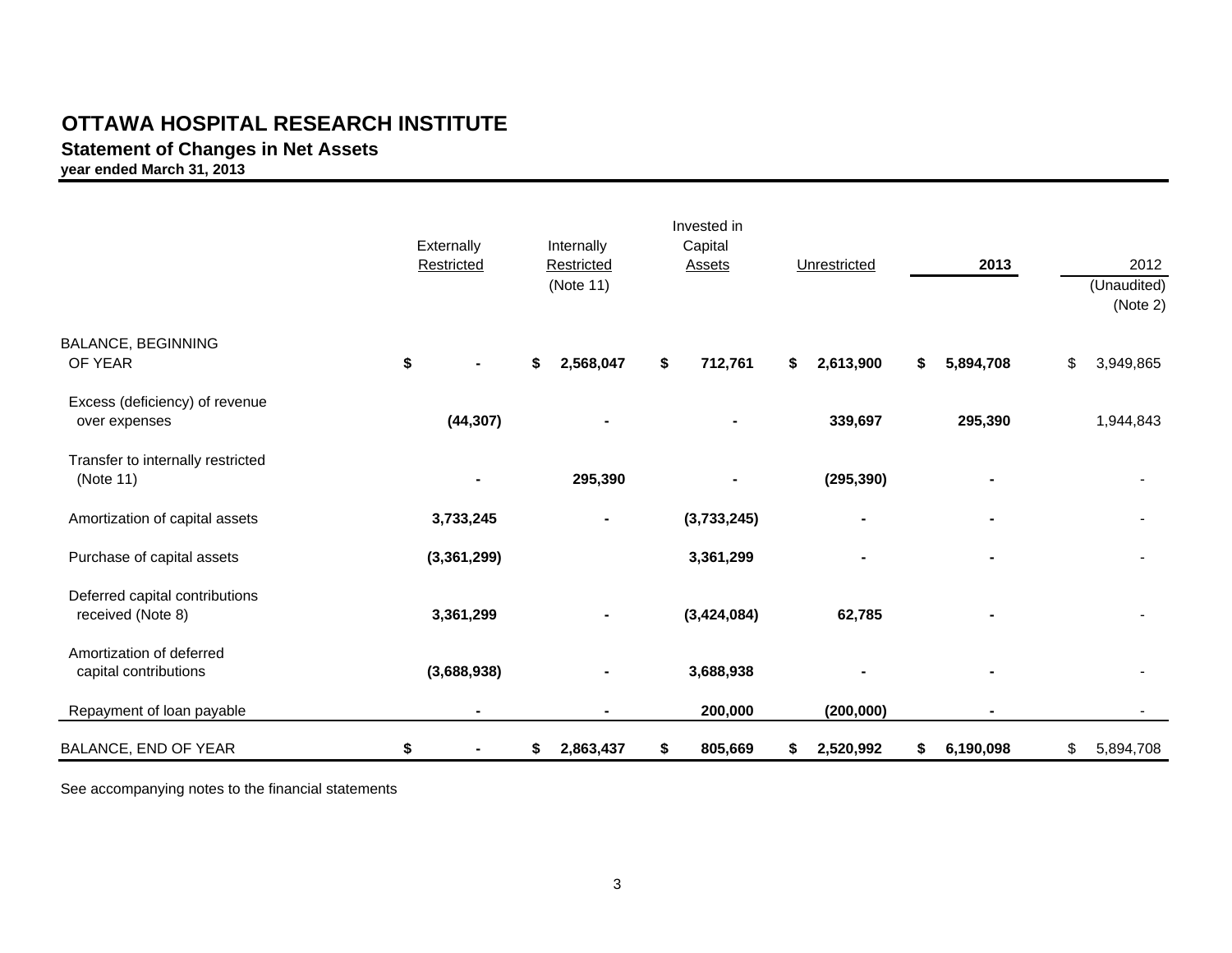# **THE OTTAWA HOSPITAL RESEARCH INSTITUTE**

# **Statement of Cash Flows year ended March 31, 2013**

**(in thousands of dollars)**

|                                                                                                     | 2013                         | 2012                    |
|-----------------------------------------------------------------------------------------------------|------------------------------|-------------------------|
|                                                                                                     |                              | (Unaudited)             |
|                                                                                                     |                              | (Note 2)                |
| <b>OPERATING ACTIVITIES</b>                                                                         |                              |                         |
| Excess of revenue over expenses                                                                     | \$<br>295,390                | \$<br>1,944,843         |
| Items not affecting cash                                                                            |                              |                         |
| Amortization of capital assets                                                                      | 3,733,245                    | 3,752,639               |
| Amortization of deferred capital contributions<br>Unrealized losses (gains) on investments (Note 5) | (3,688,938)<br>(1, 425, 350) | (3,708,333)<br>176,406  |
|                                                                                                     |                              |                         |
|                                                                                                     | (1,085,653)                  | 2,165,555               |
| Changes in non-cash operating working capital items:                                                |                              |                         |
| Increase in due from The Ottawa Hospital Foundation                                                 | (977, 280)                   | (1, 130, 342)           |
| Decrease (increase) in prepaid expenses                                                             | 35,888                       | (22, 557)               |
| Decrease (increase) in accounts receivable                                                          | 4,611,221                    | (8,013,457)             |
| Increase (decrease) in accounts payable                                                             |                              |                         |
| and accrued liabilities                                                                             | (11,662,779)                 | 11,060,945              |
| Increase (decrease) in due to The Ottawa Hospital                                                   | 1,987,141                    | (32, 301)               |
| Increase (decrease) in unearned income<br>Increase in unexpended research project funding           | 400,000<br>4,828,943         | (680, 379)<br>1,240,809 |
| Decrease in sick leave                                                                              |                              | (19, 576)               |
|                                                                                                     |                              |                         |
|                                                                                                     | (1,862,519)                  | 4,568,697               |
| <b>INVESTING ACTIVITIES</b>                                                                         |                              |                         |
| Net increase in investments                                                                         | (1,480,006)                  | (7,709,752)             |
| Purchase of capital assets                                                                          | (3, 361, 299)                | (1, 186, 531)           |
|                                                                                                     |                              |                         |
|                                                                                                     | (4,841,305)                  | (8,896,283)             |
| <b>FINANCING ACTIVITIES</b>                                                                         |                              |                         |
| Repayment of loan payable                                                                           | (200,000)                    | (250,000)               |
| Deferred capital contribution received                                                              | 3,424,084                    | 1,244,759               |
|                                                                                                     |                              |                         |
|                                                                                                     | 3,224,084                    | 994,759                 |
| NET CASH OUTFLOW                                                                                    | (3,479,740)                  | (3,332,827)             |
|                                                                                                     |                              |                         |
| CASH, BEGINNING OF YEAR                                                                             | 18,656,320                   | 21,989,147              |
| CASH, END OF YEAR                                                                                   | 15,176,580<br>\$             | 18,656,320<br>\$        |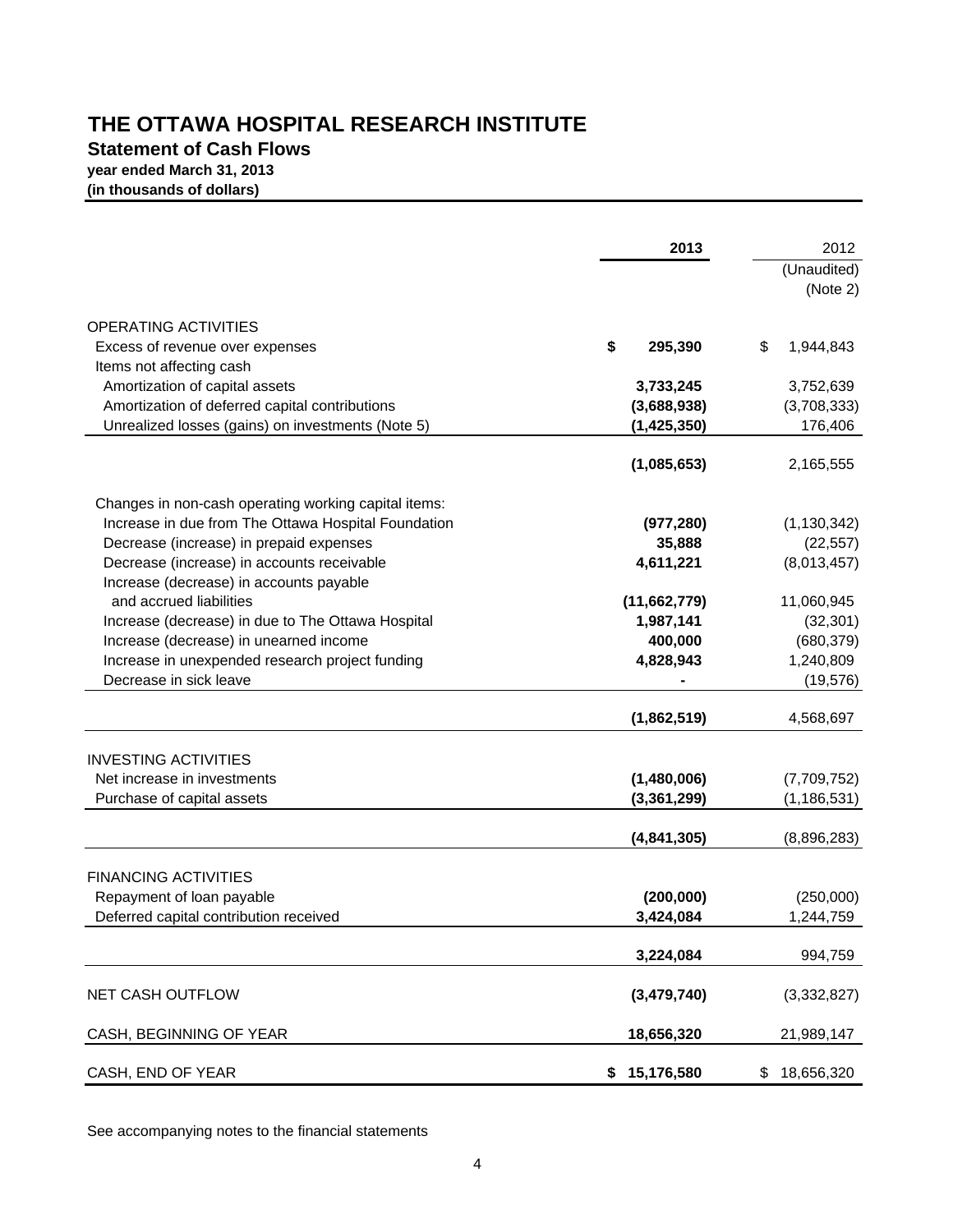#### **1. OBJECTIVES**

 The Ottawa Hospital Research Institute (the "Institute") is an independent health research facility closely affiliated with The Ottawa Hospital and the University of Ottawa, committed to excellence in the creation of scientific knowledge that contributes to the prevention, diagnosis, and treatment of human disease. The Institute was incorporated without share capital under the Ontario Corporations Act on December 5, 2000. It began operations on April 1, 2001 as a result of the combination of the Loeb Health Research Institute at The Ottawa Hospital and The Ottawa General Hospital Research Institute. On January 1, 2004, as a result of the integration of the Ottawa Regional Cancer Centre and The Ottawa Hospital, the clinical research activities of the Cancer Centre were absorbed into the Institute.

 The Institute is a registered charity under paragraph 149(1)(f) of the Income Tax Act and is exempt from income taxes and may issue tax deductible receipts to donors. Furthermore, the Institute has approved research institute status for purposes of clause  $37$  (1)(a)(ii)(b) of the Act, whereby a donor is eligible for a Scientific Research and Experimental Development (SR&ED) tax credit in the year the contribution is made.

### **2. ADOPTION OF A NEW ACCOUNTING FRAMEWORK**

During the year ended March 31, 2013, the Institute adopted the Canadian accounting standards for not-for-profit organizations (the "new standards") issued by the Canadian Institute of Chartered Accountants ("CICA") as set out in Part III of the CICA Handbook. The Institute also applies the standards for private enterprises in Part II of the CICA Handbook to the extent that Part II addresses topics not addressed in Part III. In accordance with Section 1501 of the CICA Handbook*, First-time adoption by not-forprofit organizations* ("Section 1501"), the date of transition to the new standards was April 1, 2011 and the Institute has presented an opening statement of financial position at the date of transition to the new standards. This opening statement of financial position is the starting point for the entity's accounting under the new standards. In its opening statement of financial position, under the recommendations of Section 1501, the Institute:

- recognized all assets and liabilities whose recognition is required by the new standards;
- did not recognize items as assets or liabilities if the new standards do not permit such recognition;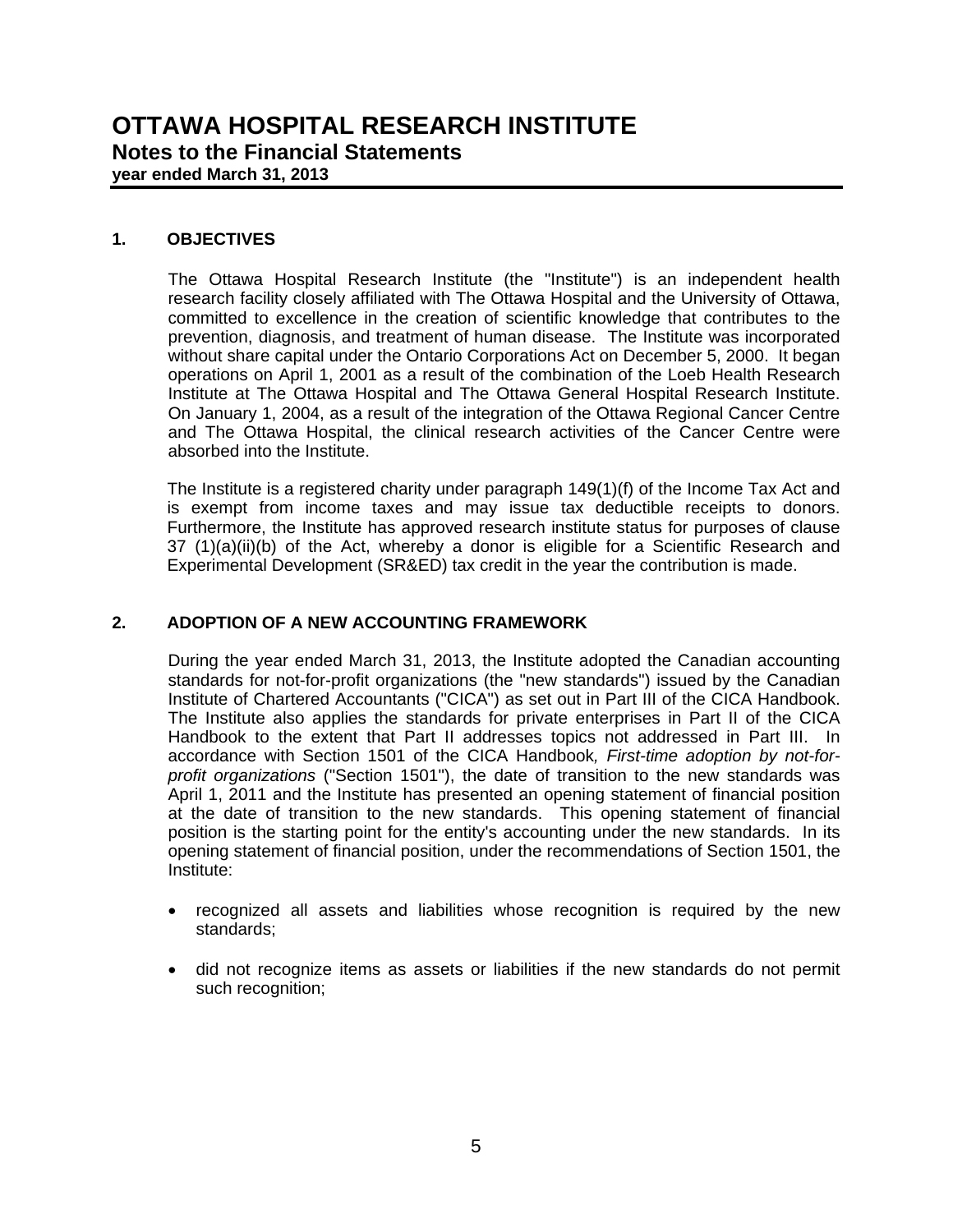#### **2. ADOPTION OF A NEW ACCOUNTING FRAMEWORK (Continued)**

- reclassified items that it recognized previously as one type of asset, liability or component of net assets, but are recognized as a different type of asset, liability or component of net assets under the new standards; and
- applied the new standards in measuring all recognized assets and liabilities.

In accordance with the requirements of Section 1501, the accounting policies set out in Note 3 have been consistently applied to all comparative figures. The Institute has not applied any of the exemptions available under Section 1501, as the Institute determined there is no financial impact on the financial statements

There were no significant changes as a result of the adoption of the new standards.

#### **3. SIGNIFICANT ACCOUNTING POLICIES**

The financial statements have been prepared in accordance with Canadian accounting standards for not-for-profit organizations and include the following significant accounting policies:

#### *Basis of presentation*

On the statement of financial position and the statement of operations, the externally restricted column presents the Institute's assets, liabilities and results of operations related to its research activities that are funded by externally restricted research grants and contributions. The unrestricted column presents the Institute's administrative and non-restricted research operations.

#### *Revenue recognition*

The Institute follows the deferral method of accounting.

The Institute generates revenue through contributions from external funding agencies and related parties. Contributions receivable are recorded at an estimated realizable value in the period in which the funding agreement is signed. Unrestricted contributions are recorded as revenue when they are received or receivable. Restricted contributions are recorded as deferred revenue and recognized as revenue when the related expenses are incurred.

Contributions restricted for the acquisition of capital assets are recorded as deferred capital contributions and recognized as revenue over the estimated useful life of the related capital assets.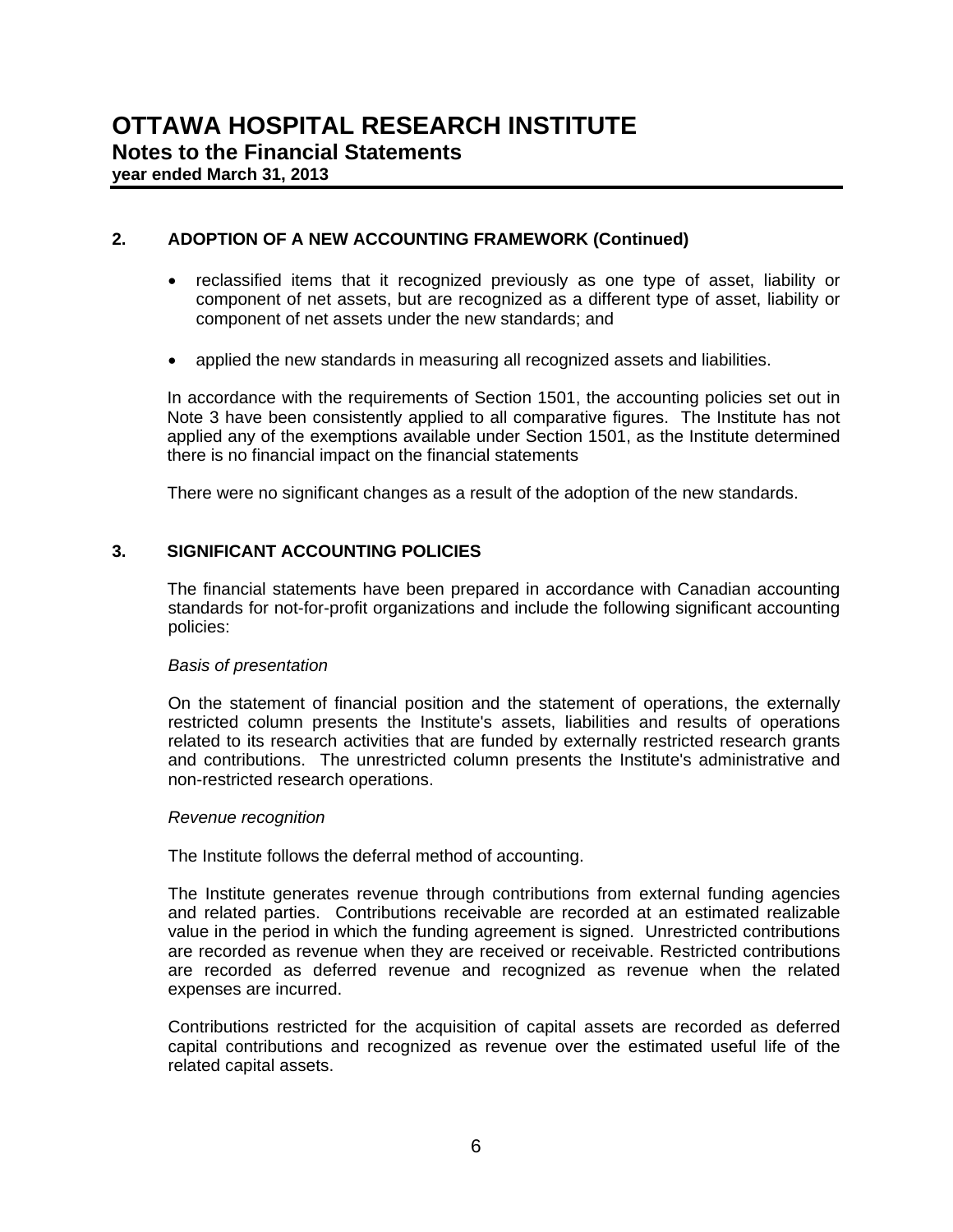#### **3. SIGNIFICANT ACCOUNTING POLICIES (Continued)**

#### *Revenue recognition (Continued)*

Interest and dividend revenue and realized gains and losses on investments are recognized in the period earned. Unrealized gains and losses on investments are recorded in the period in which they occur.

#### *Expenses*

The Institute classifies expenses on the statement of operations by function. Expenses are recognized in the year incurred and are recorded in the applicable function to which they are related. The Institute does not allocate expenses between functions after initial recognition.

#### *Cash*

Cash is recorded at fair value.

#### *Investments*

Investments are recorded at fair value, unrealized gains and losses on the fair value of investments are recognized as investment income in the statement of operations.

Shares in private companies acquired by the Institute in exchange for patent or license rights are recorded at nominal value when the fair value of the transaction is not determinable.

#### *Other financial instruments*

The due to The Ottawa Hospital Foundation, accounts receivable, accounts payable and accrued liabilities, loan payable, due to The Ottawa Hospital and sick leave liability are measured at amortized cost using the effective interest rate method.

#### *Capital assets*

Capital assets are stated at cost. Contributed equipment is recorded at fair value at the date of contribution. Amortization is calculated on a straight-line basis over the estimated useful lives of the assets. The estimated useful lives of the assets are as follows:

| Computer equipment                   | 5 vears      |
|--------------------------------------|--------------|
| Furniture and fixtures               | 5 years      |
| Buildings/portable                   | 5 vears      |
| Laboratory equipment                 | 5 - 10 years |
| Stem Cell and Vision Research floors | 21 years     |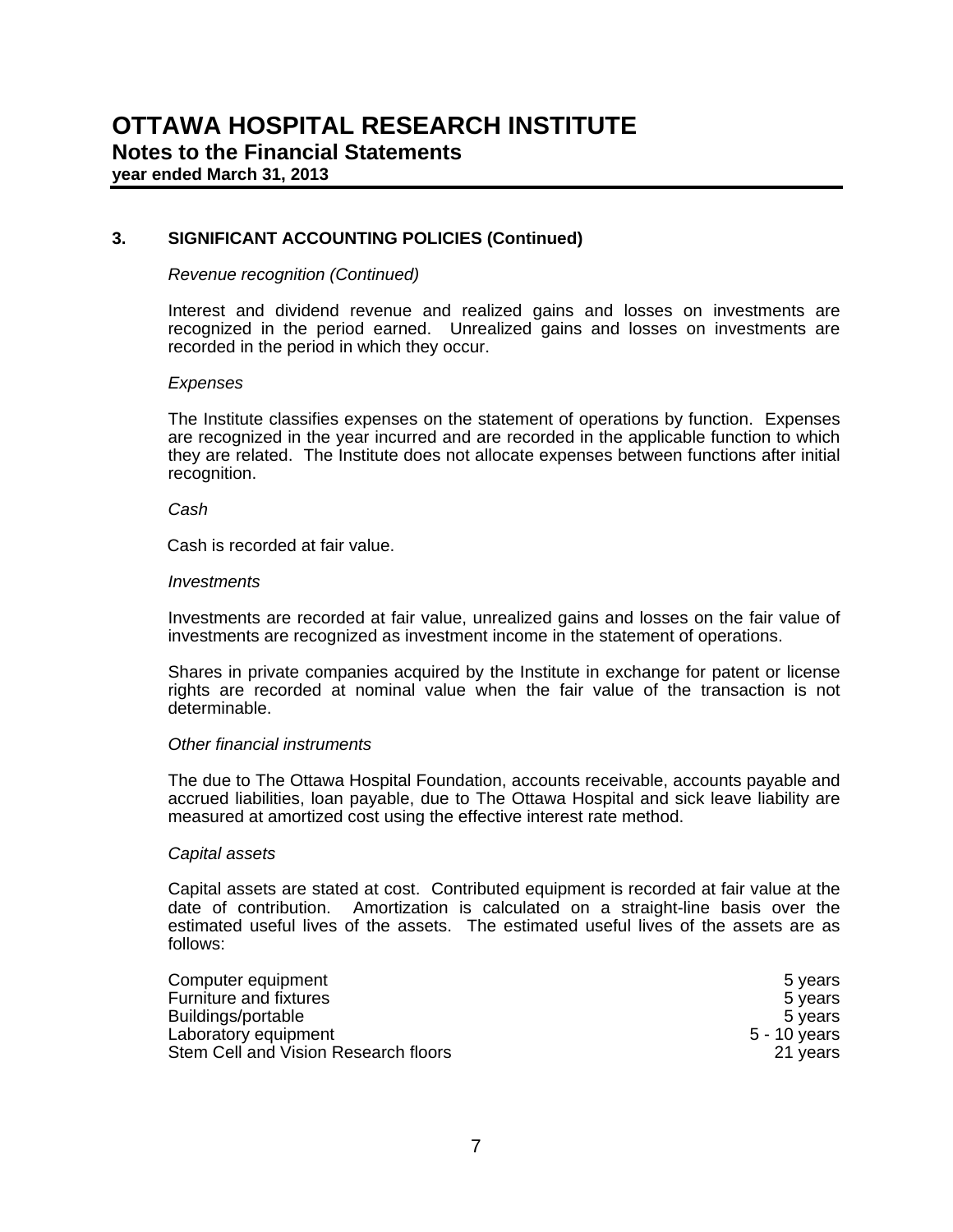#### **3. SIGNIFICANT ACCOUNTING POLICIES (Continued)**

#### *Capital assets (Continued)*

Patents are recorded at nominal value and are not amortized.

Capital assets are reviewed for impairment whenever events or changes in circumstances indicate that the carrying amount of an asset may not be recoverable. When the capital asset no longer has any long-term service potential, the excess of its net carrying amount over its residual value is expenses.

#### *Foreign exchange*

Transactions conducted in a foreign currency are translated into Canadian dollars at the exchange rate in effect at the date of the transaction. Assets and liabilities denominated in foreign currencies are translated at exchange rates in effect at year-end. Foreign exchange gains and losses are recorded in the statement of operations.

#### *Use of estimates*

The preparation of these financial statements requires management to make estimates and assumptions that affect the reported amounts of assets and liabilities and disclosure of contingent assets and liabilities at the date of the financial statements and the reported amounts of revenues and expenses during the period. Actual results could differ from these estimates. The most significant estimates used in preparing these financial statements include the fair value of investments, the estimated useful lives of capital assets, the amount of accrued liabilities and the allowance for doubtful accounts. These estimates are reviewed annually and, as adjustments become necessary, they are reported in the periods in which they become known.

#### **4. RELATED ENTITIES**

Related party transactions are in the normal course of operations and are measured at the exchange amount which is the amount of consideration established and agreed to by the related parties. The Institute has no control over these related parties.

#### *The Ottawa Hospital*

 The Ottawa Hospital acts as paymaster for the Institute. The Institute has an amount due to The Ottawa Hospital of \$3,838,252 (March 31, 2012 - \$1,851,111; April 1, 2011 - \$1,883,412). This balance represents the difference between funds deposited at the Hospital and disbursements made on behalf of the Institute at year-end.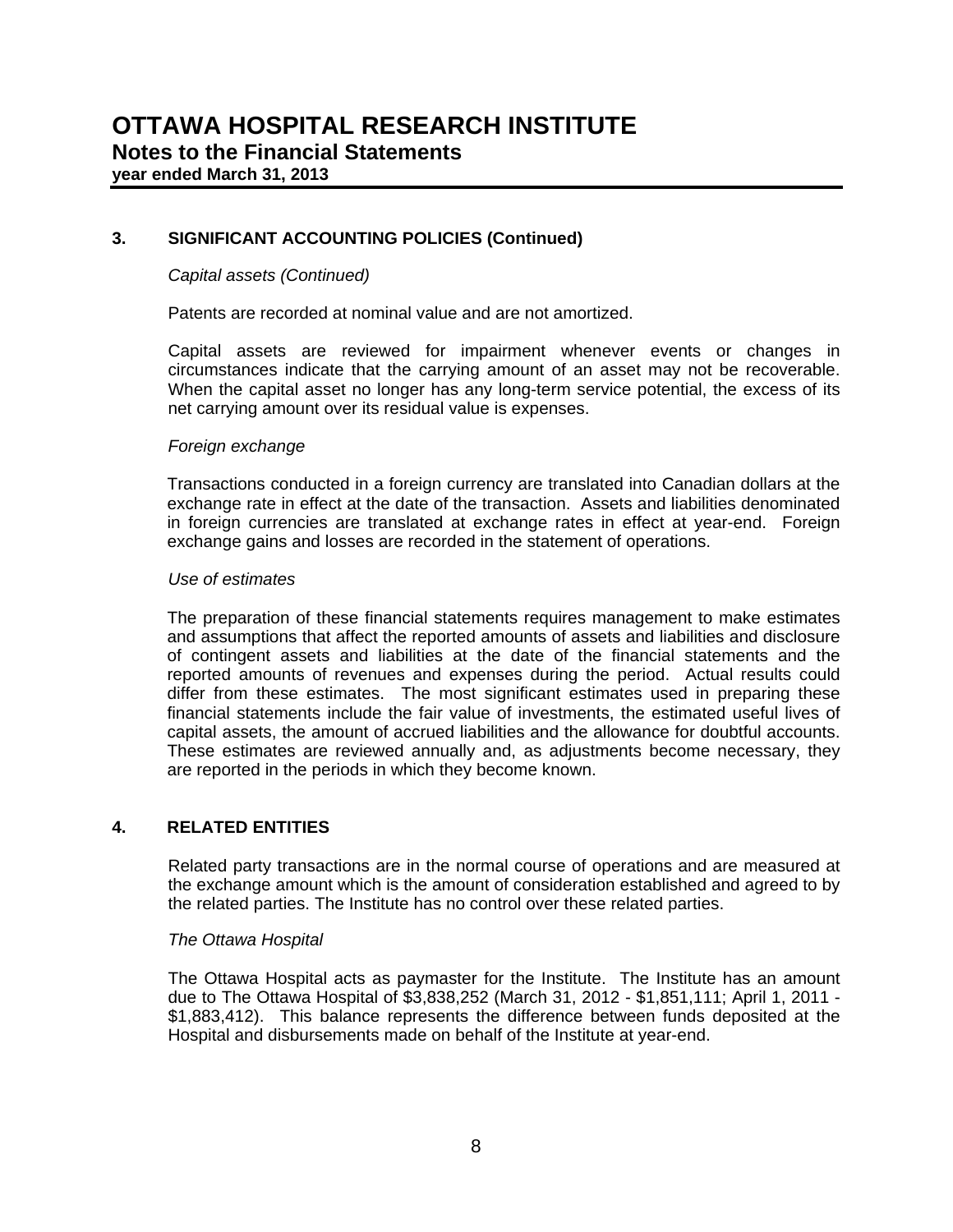## **4. RELATED ENTITIES (Continued)**

## *The Ottawa Hospital (Continued)*

The Ottawa Hospital provided the Institute with grants as follows:

|                                                 | March 31,<br>March 31,<br>2012<br>2013             |
|-------------------------------------------------|----------------------------------------------------|
|                                                 | (Unaudited)<br>(Note 2)                            |
| General operating<br>Specific purpose operating | \$<br>4,805,775<br>4,352,196<br>376,800<br>250,000 |
|                                                 | 5,182,575<br>4,602,196<br>S                        |

#### *The Ottawa Hospital Foundation*

 The Foundation provides administrative and research funding to the Institute. During the year, the Foundation contributed the following:

|                                                                                         | March 31,<br>2013 |           | March 31,<br>2012 |                         |
|-----------------------------------------------------------------------------------------|-------------------|-----------|-------------------|-------------------------|
|                                                                                         |                   |           |                   | (Unaudited)<br>(Note 2) |
| Unrestricted endowment fund interest<br>Restricted endowment fund interest for research | S                 | 2,705,471 | S                 | 2,677,401               |
| projects                                                                                |                   | 38,020    |                   | 155,968                 |
| Unrestricted research and salary funding                                                |                   | 2,128,021 |                   | 1,861,303               |
| Restricted research project funding                                                     |                   | 3,823,663 |                   | 1,592,885               |
| Deferred contributions relating to capital assets                                       |                   | 248,878   |                   | 886,956                 |
|                                                                                         |                   | 8,944,053 | \$.               | 7,174,513               |

At year-end, \$4,836,322 (March 31, 2012 - \$3,859,042; April 1, 2011 - \$2,728,700) of these amounts were receivable from the Foundation.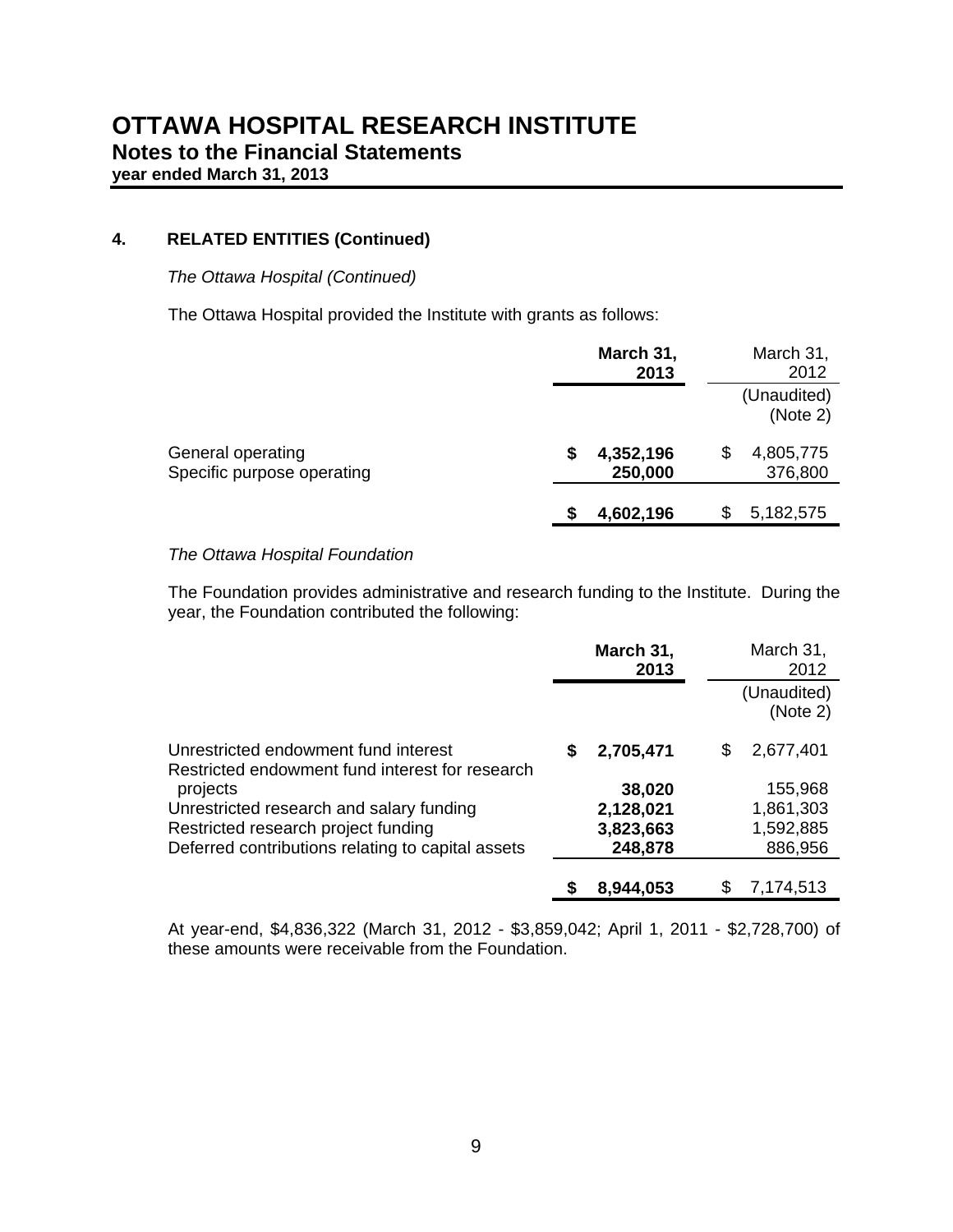## **4. RELATED ENTITIES (Continued)**

*The Ottawa Hospital Foundation (continued)*

 At March 31, 2013, the Foundation manages funds in the amount of \$41,217,045 (March 31, 2012 - \$43,942,419; April 1, 2011 - \$50,832,318), which are designated as The Ottawa Hospital Research Institute Endowment Funds. While these funds have been designated to the Institute they are legally the assets of the Foundation. Of this amount, \$956,568 (March 31, 2012 - \$942,678; April 1, 2011 - \$995,747) is restricted for the Clinical Epidemiology Unit Director's Research Chair, and \$5,627,254 (March 31, 2012 - \$10,400,342; April 1, 2011 - \$15,689,701) is restricted for the Sprott Endowment for Stem Cell Research.

#### *The University of Ottawa*

 The University of Ottawa contributed \$1,222,792 (2012 - \$1,368,843) during the year to the Institute for salary support.

 At March 31, 2013, endowment funds in the amount of \$1,217,562 (March 31, 2012 - \$1,155,216; April 1, 2011 - \$1,163,367) for the Clinical Epidemiology Unit Director's Research Chair, \$1,586,003 (March 31, 2012 - \$1,505,394; April 1, 2011 - \$1,516,623) for the Dr. J. David Grimes Research Chair and \$1,972,072 (March 31, 2012 - \$1,870,188; April 1, 2011 - 1,882,480) for the Neuroscience Research Institute Chair are held by the University of Ottawa. During the year, the Institute received \$174,954 (2012 - \$172,088) interest on these endowments.

 The University provides premises and related maintenance and repairs to the Institute's on-site researchers at no charge. These amounts are not included in these financial statements.

#### *Loan payable*

The University of Ottawa provided a loan to the Institute for the purpose of funding the construction of the Vision floor. The loan from the University of Ottawa is non-interestbearing and was repayable starting in 2011, as agreed, if fundraising and/or grant submissions are not successful. The final payment of the loan was paid during the 2013 fiscal year, leaving a balance at March 31, 2013 of \$NIL (March 31, 2012 - \$200,000; April 1, 2011 - \$450,000).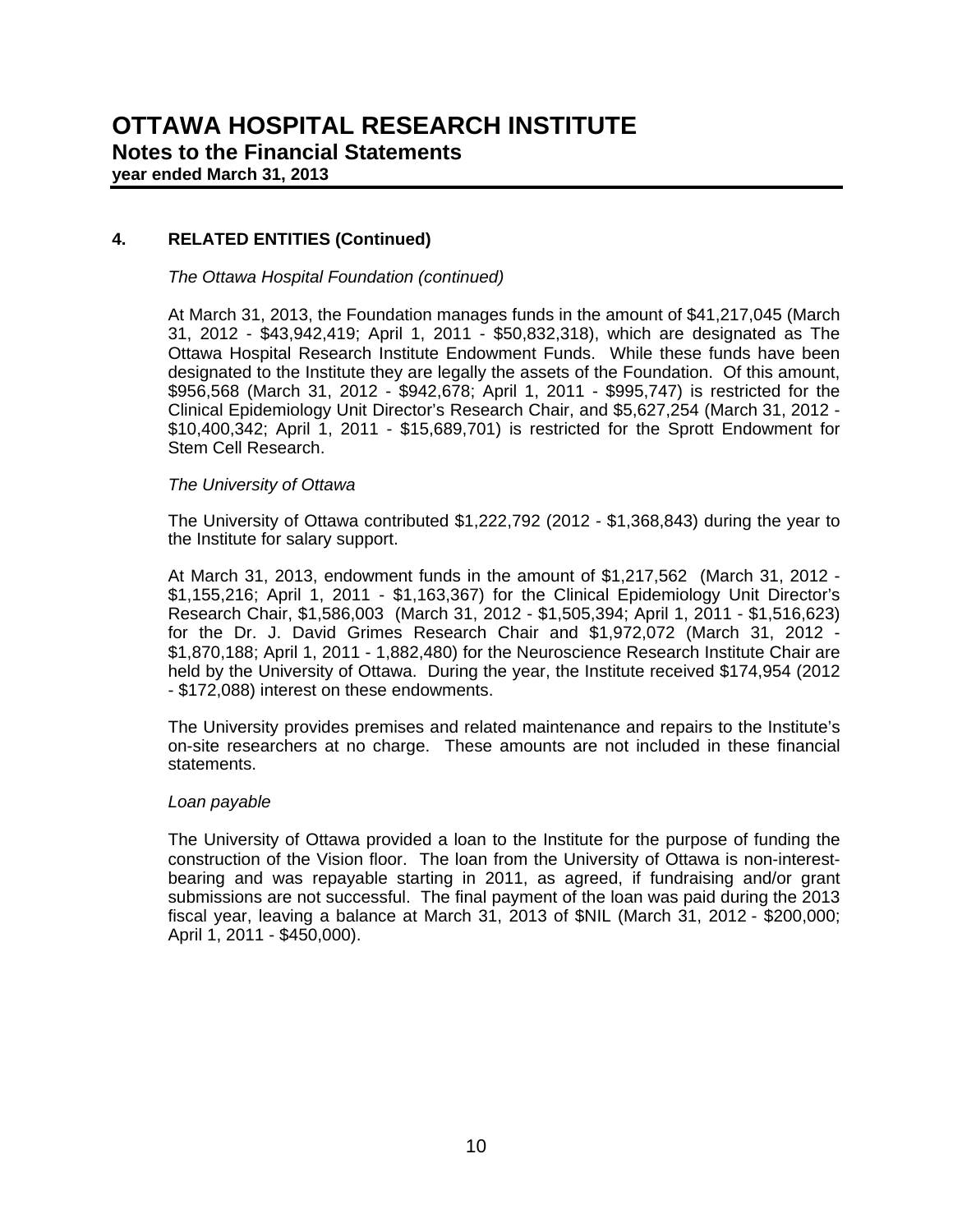### **5. INVESTMENTS**

The following table presents the fair values of the Institute's investments:

|                                                                                                               | March 31, 2013 |               | March 31, 2012                           |                                        |  |
|---------------------------------------------------------------------------------------------------------------|----------------|---------------|------------------------------------------|----------------------------------------|--|
|                                                                                                               | Fair<br>Value  | Cost          | Fair<br>Value<br>(Unaudited)<br>(Note 2) | <b>Cost</b><br>(Unaudited)<br>(Note 2) |  |
| Money market<br>funds<br>Bonds / Fixed                                                                        | \$<br>109,700  | \$<br>109,700 | \$6,745,766                              | \$6,745,766                            |  |
| income funds                                                                                                  | 32,711,242     | 32,654,156    | 26,739,414                               | 26,475,156                             |  |
| Mutual funds /<br>Pooled funds<br>Shares in private                                                           | 16,804,707     | 14,951,869    | 13,235,113                               | 13,014,797                             |  |
| companies                                                                                                     | 1              | 1             | 1                                        |                                        |  |
|                                                                                                               | \$49,625,650   | \$47,715,726  | \$46,720,294                             | \$46,235,720                           |  |
|                                                                                                               |                |               | April 1, 2011                            |                                        |  |
|                                                                                                               |                |               | Fair<br>Value<br>(Unaudited)<br>(Note 2) | Cost<br>(Unaudited)<br>(Note 2)        |  |
| Money market funds<br>Bonds / Fixed income funds<br>Mutual funds /Pooled funds<br>Shares in private companies |                |               | \$5,822,591<br>23,421,373<br>9,942,983   | \$5,822,591<br>23,325,841<br>9,377,535 |  |
|                                                                                                               |                |               | \$39,186,948                             | \$38,525,968                           |  |

The Institute holds shares in private companies that were received in exchange for an amendment to a patent/licence agreement previously negotiated and in other cases, patent or license agreements to be negotiated. These shares do not give the Institute the ability to significantly influence or exercise control over these private companies. The shares are recorded in these financial statements at a nominal value as the value of the consideration given or received could not be determined. The fair value of these shares in private companies is not determinable.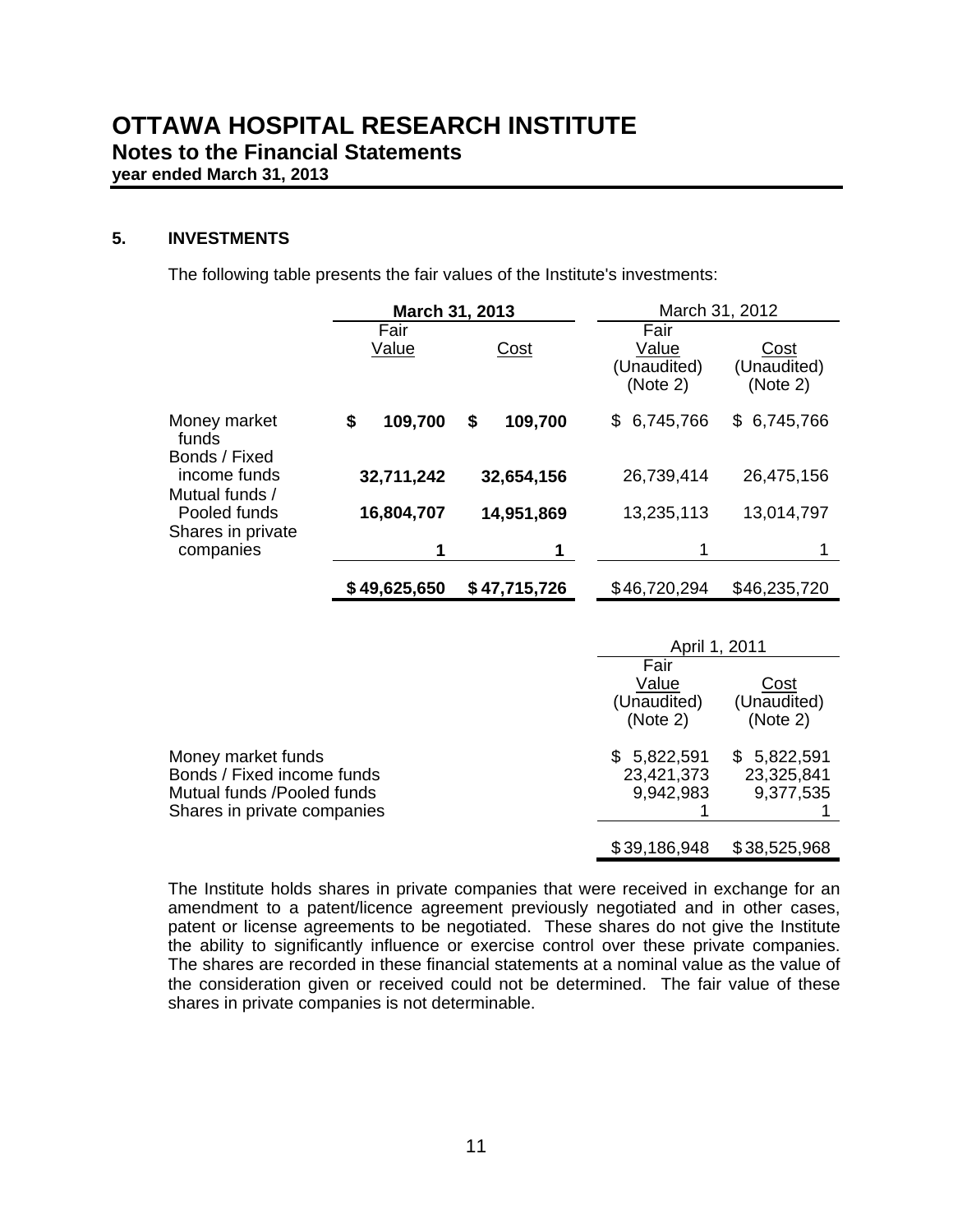## **5. INVESTMENTS (Continued)**

The bonds/fixed income funds have interest rates of 1.5% to 12.2% (March 31, 2012 - 1.5% to 12.2%; April 1, 2011 - 1.75% to 11%) and maturity dates ranging from May 2013 to November 2052 (March 31, 2012 - April 2012 to November 2050; April 1, 2011 - March 2012 to November 2040).

The following table presents the breakdown of the investment revenue on investments held by the Institute:

|                                                                                                                                           | March 31,<br>2013                      | March 31,<br>2012                                              |
|-------------------------------------------------------------------------------------------------------------------------------------------|----------------------------------------|----------------------------------------------------------------|
| Realized gains on investments<br>Unrealized gains (losses) on investments<br>Interest<br><b>Accrued interest</b><br>Foreign exchange gain | 1,479,767<br>5<br>1,425,350<br>265,208 | 2,709,988<br>S<br>(176, 406)<br>207,029<br>(231, 038)<br>3,513 |
|                                                                                                                                           | 3,170,325                              | 2,513,086<br>S.                                                |

## **6. CAPITAL ASSETS**

|                                     |                 | March 31,<br>2013           |                   | March 31,<br>2012       | April 1,<br>2011        |
|-------------------------------------|-----------------|-----------------------------|-------------------|-------------------------|-------------------------|
|                                     | Cost            | Accumulated<br>Amortization | Net Book<br>Value | Net Book<br>Value       | Net Book<br>Value       |
|                                     |                 |                             |                   | (Unaudited)<br>(Note 2) | (Unaudited)<br>(Note 2) |
| Computer                            |                 |                             |                   |                         |                         |
| equipment<br>Furniture and          | 2,334,452<br>\$ | \$<br>2,333,783             | \$<br>669         | \$<br>7,748             | \$<br>66,714            |
| fixtures                            | 2,223,082       | 1,980,122                   | 242,960           | 263,745                 | 52,063                  |
| Buildings/                          |                 |                             |                   |                         |                         |
| Portable<br>Laboratory              | 409,970         | 409,970                     |                   |                         |                         |
| equipment                           | 39,202,573      | 30,276,171                  | 8,926,402         | 8,086,716               | 9,621,772               |
| Stem Cell and<br>Vision<br>Research |                 |                             |                   |                         |                         |
| floors                              | 24,855,382      | 8,188,599                   | 16,666,783        | 17,850,551              | 19,034,319              |
| Patents                             |                 |                             |                   |                         |                         |
|                                     | \$69,025,460    | \$43,188,645                | 25,836,815<br>S.  | \$26,208,761            | \$28,774,869            |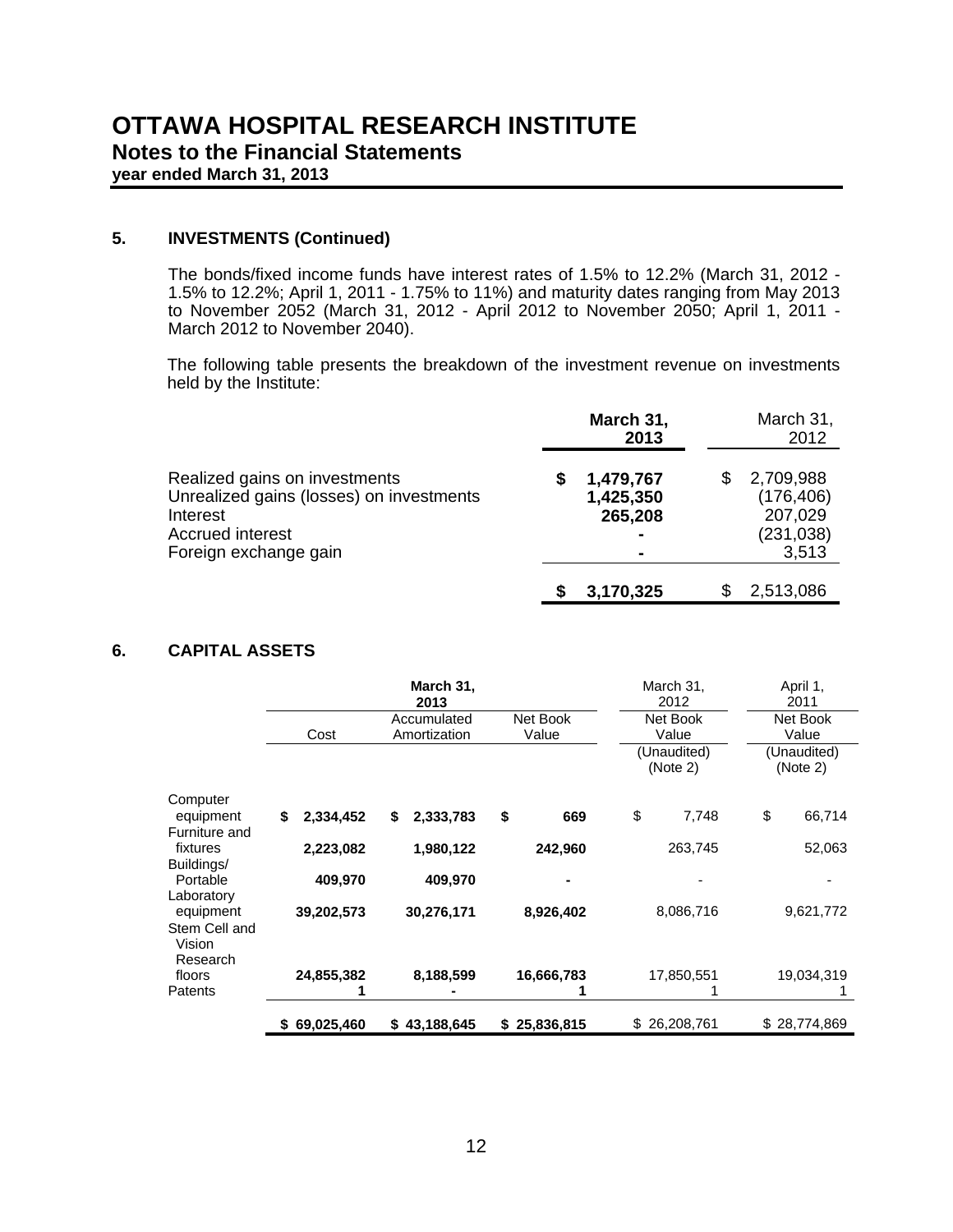#### **6. CAPITAL ASSETS (Continued)**

Cost and accumulated amortization of capital assets at March 31, 2012 amounted to \$68,789,732 and \$42,580,971, respectively (April 1, 2011 - \$67,193,227 and \$38,418,358)

## **7. UNEXPENDED RESEARCH PROJECT FUNDING**

Unexpended research project funding represents amounts received by the Institute which will be used in subsequent periods on active research projects. Changes in the unexpended research project funding balance are as follows:

|                                                                      | March 31,<br>2013        | March 31,<br>2012        |
|----------------------------------------------------------------------|--------------------------|--------------------------|
|                                                                      |                          | (Unaudited)<br>(Note 2)  |
| Balance, beginning of year<br>Amounts received in the current period | 63,045,498<br>84,316,207 | 61,804,689<br>86,481,878 |
| Less                                                                 | 147,361,705              | 148,286,567              |
| Research project costs<br>Amount transferred to deferred capital     | (76,063,180)             | (83,996,310)             |
| contributions                                                        | (3,424,084)              | (1,244,759)              |
| Balance, end of year                                                 | 67,874,441               | 63,045,498               |

#### **8. DEFERRED CAPITAL CONTRIBUTIONS**

|                            | March 31,<br>2013 | March 31,<br>2012       |
|----------------------------|-------------------|-------------------------|
|                            |                   | (Unaudited)<br>(Note 2) |
| Balance, beginning of year | \$25,296,000      | \$27,759,574            |
| <b>Additions</b>           | 3,424,084         | 1,244,759               |
| Amortization               | (3,688,938)       | (3,708,333)             |
| Balance, end of year       | \$25,031,146      | \$25,296,000            |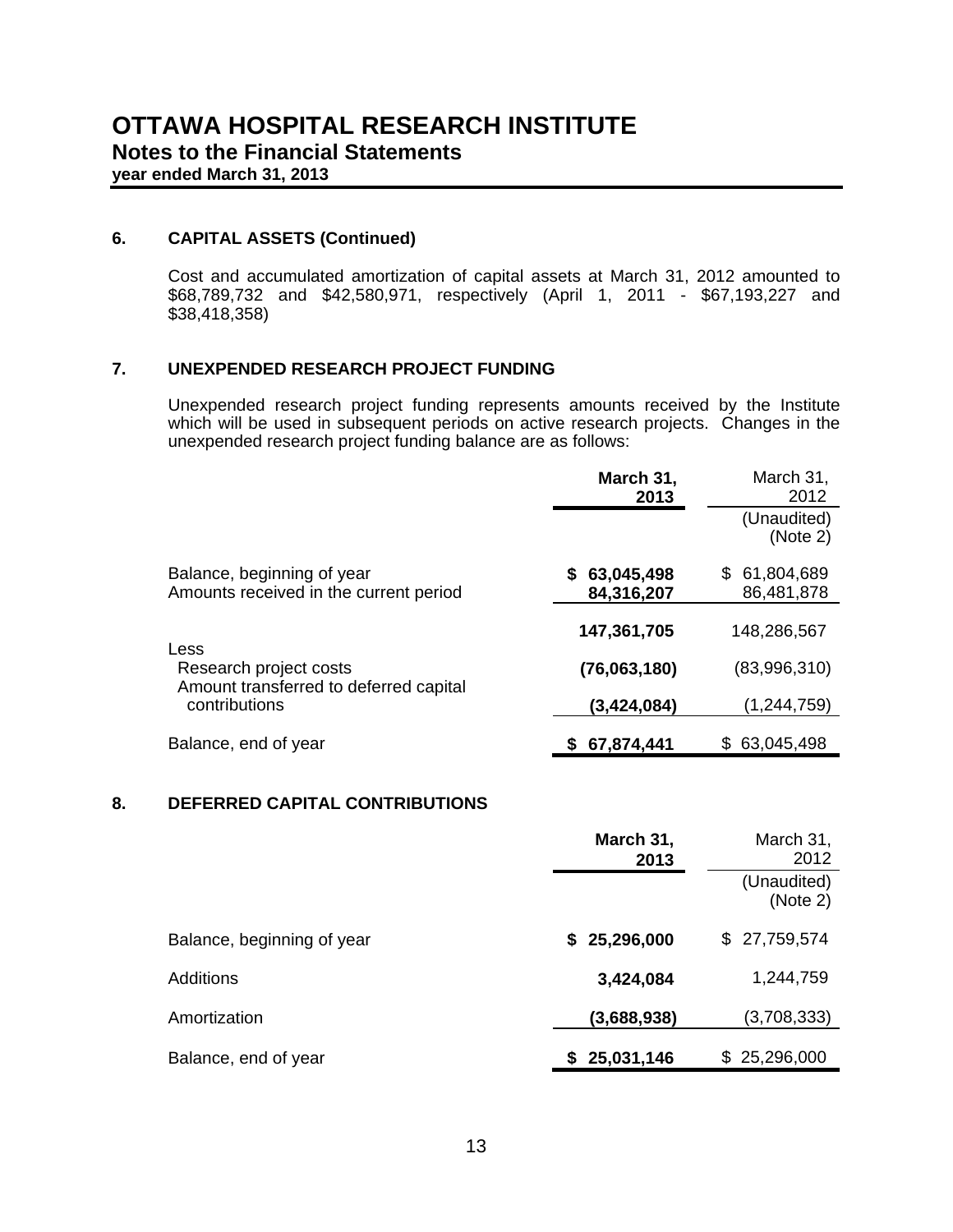#### **9. SICK LEAVE**

 Accrued sick leave relates to the accumulated balance for compensated absences for employees of the former Ottawa Civic Hospital before amalgamation. Under the amalgamation agreement, this balance has been frozen and will be paid out to employees upon their departure from the Institute and related entities.

#### **10. COMMITMENTS**

 The Institute is committed to providing contributions to The Ottawa Hospital in respect of the construction or fit up of various buildings or floors as follows:

|                                                                                  | Commitment                   |
|----------------------------------------------------------------------------------|------------------------------|
| <b>Cancer Centre</b>                                                             | $$5.22$ million              |
| <b>Regenerative Medicine Floors</b><br>The Centre for Practice Changing Research | 1.84 million<br>1.16 million |

At year-end, the Institute has secured external funding for these commitments in the amount of \$8.22 million, the timing of the distribution of these commitments had not yet been determined.

## **11. INTERNALLY RESTRICTED NET ASSETS**

Internally restricted net assets are comprised of the Equalization Fund

The Equalization Fund was established by the Board of Directors to provide the Institute with stable investment income for short and long-term budget planning. On an annual basis Management along with the Investment managers set a budgeted return on investments, which is approved by the Board. Actual investment income in excess of the budgeted amount, to the maximum of net income for the year, is transferred to the Equalization Fund. When actual investment income is less than the budgeted amount the difference, to the maximum of the balance of the Equalization Fund, is transferred to the unrestricted fund from the Equalization Fund. During the year, \$295,390 (2012 - \$713,086) was transferred to the Equalization Fund.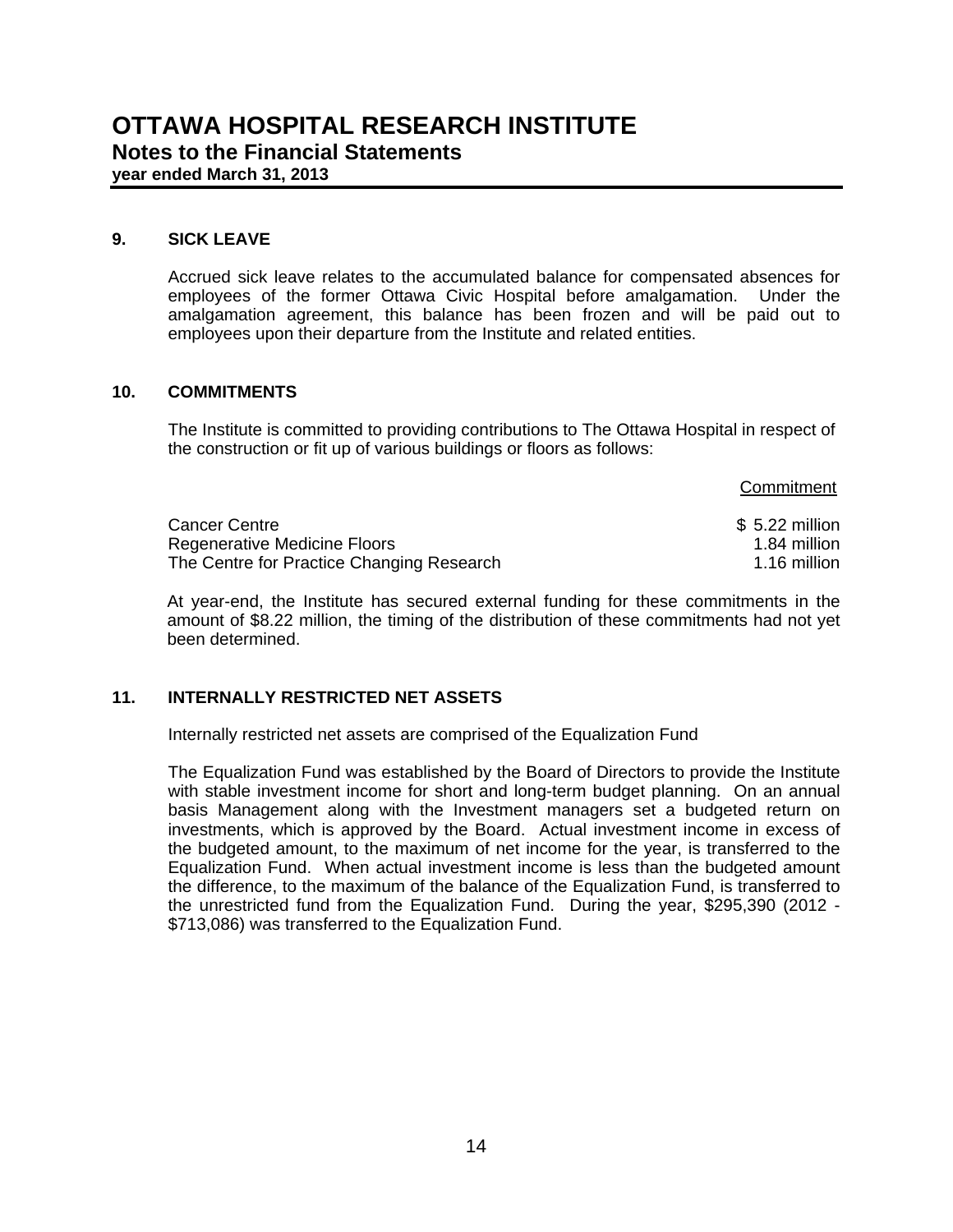#### **12. PENSION PLAN**

 Substantially all of the full-time employees of the Institute are members of the Hospitals of Ontario Pension Plan (the "Plan"), which is a multi-employer defined benefit pension plan available to all eligible employees of the participating members of the Ontario Hospital Association. Plan members will receive benefits based on the length of service and on the average of annualized earnings during the five consecutive years prior to retirement, termination or death that provide the highest earnings.

 Pension assets consist of investment grade securities. Market and credit risk on these securities are managed by the Plan by placing plan assets in trust and through the Plan investment policy.

 Pension expense is based on Plan management's best estimates, in consultation with its actuaries, of the amount, together with the 1.3% of salary contributed by employees, required to provide a high level of assurance that benefits will be fully represented by fund assets at retirement, as provided by the Plan. The funding objective is for employer contributions to the Plan to remain a constant percentage of employees' contributions.

 Variances between actuarial funding estimates and actual experience may be material and any differences are generally to be funded by the participating members. The most recent actuarial valuation of the Plan as at December 31, 2012 indicates the Plan is fully funded. Contributions to the Plan made during the year by the Institute on behalf of its employees amounted to  $$2,182,203$  (2012 -  $$2,219,932$ ) and are included in the statement of operations.

## **13. FINANCIAL INSTRUMENTS**

 The Institute's financial instruments consist of cash, accounts receivable, due from The Ottawa Hospital Foundation, investments, accounts payable and accrued liabilities, loan payable, due to The Ottawa Hospital and sick leave.

 The carrying values of accounts receivable, due from The Ottawa Hospital Foundation, accounts payable and accrued liabilities, loan payable and due to The Ottawa Hospital approximate their fair values due to the relatively short periods to maturity of the instruments.

 The fair value of investments is disclosed in Note 5. The fair value of sick leave is not determinable.

 The Institute's exposure to interest rate risk includes all cash, investments, bonds and money market funds. Foreign currency risk exposure is limited to international mutual funds of \$8,236,138 (March 31, 2012 - \$5,196,226; April 1, 2011 - \$3,574,685).